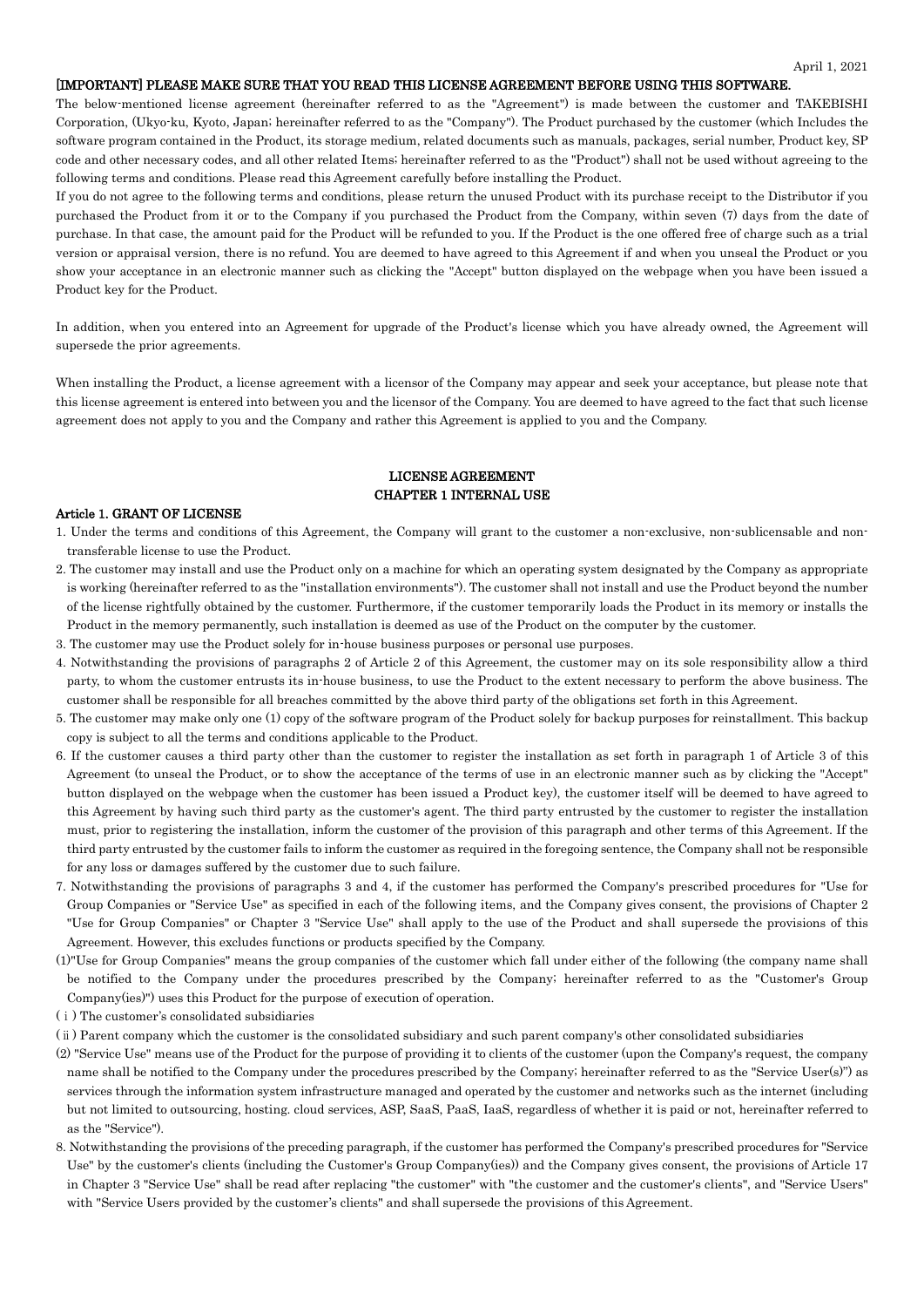## Article 2. OTHER RIGHTS AND LIMITATIONS

- 1. Except as provided for in the paragraph 5 of the above Article, the customer shall not make any copy of the Product.
- 2. The customer shall not assign, transfer, sublicense, lend, pledge, mortgage, dispose of or use for commercial hosting services (irrespective of whether onerous or gratuitous) the Product or the rights and obilgations specified in this Agreement in whatever manner.
- 3. The customer shall not by itself or through a third party make any attempt to alter, modify, combine or adapt the Product or analyze or derive the source code of the Product by reverse engineering, decompiling, disassembling or any other means.
- 4. The customer shall not use the Product in a manner not specified in the related documents such as manuals.
- 5. The customer shall not delete or modify the copyright marks or any other indications attached to the Product.
- 6. The copyright and all other intellectual property rights in and to the Product belong to the Company and/or the rightful owner specified on the Product.
- 7. The Company shall retain all other rights not explicitly specified in this Agreement.

#### Article 3. PROCEDURES TO COMMENCE USE OF THE PRODUCT, CONFIRMATION AND OBSERVANCE OF LICENCE POLICY

- 1. Before commencing use of the Product, the customer shall register information relating to the installation environments of the customer (such as the name of OS, name of installation host, installation place, etc.) in a manner designated by the Company. The same procedure shall apply when the customer intend to change the registered information.
- 2. If the customer fails to register the above installation or change or if the above registration is incomplete, the Company shall not be responsible for any loss or damages suffered by the customer due to such failure or incompleteness.
- 3. This Agreement shall become effective at the time specified in Article 9 of this Agreement and remains effective until terminated. The customer may terminate this Agreement at any time by destroying the Product, annexed documents, and all copies thereof. However, with respect to the license fee paid by the customer to the Company for the once used Product, the Company will not refund the license fee in any case whatsoever, unless the conditions specified in Article 6.1 of this Agreement are satisfied.
- 4. With respect to "OPC Spider" among the Product, only one license is granted to the customer based on this Agreement, and in principle, only for one CPU used in a specific computer.
- 5. Support for programs developed in Java may be included in the Product and annexed documents. Java technology does not have a function or property that can automatically respond to a failure, and even if a failure occurs, it was not designed and manufactured (and shall not be used or sold in such way) to act as an on-line controller in dangerous environments (high-risk activities) such as the operation of nuclear power plants, aircraft navigation, communication systems, air traffic control, life support equipment, weapon systems which may directly cause death, personal injury, or serious property damage or environmental damage.
- 6. In addition to the above, the customer shall confirm and observe the License Policy, mentioned in the Attachment 1, at the use of the Product.

#### Article 4. TECHNICAL SUPPORT

Technical support services will be provided to the customer in connection with the use of the Product under a technical support agreement made and entered into separately. For more information about the technical support agreement, please contact the Company or the Distributor.

#### Article 5. CONFIDENTIALITY

The customer shall keep in strict confidence all the matters that the Company or the Distributor designates as confidential, all information on the Product, all information needed to use the Product (such as serial number, necessary code, etc.) and all information obtained through the use of the Product.

# Article 6. WARRANTY AND LIABILITIES

- 1. The Company warrants, on the condition that the customer is duly licensed to use the Product under this Agreement, for a period of ninety (90) days after purchase of the Product by the customer that those disks, CD-ROMs or other type of media on which the software program of the Product is contained will be free from material quality non-conformity (which are limited to the quality non-conformity which cause obstacles to the use of the Product, such as the loss, destruction or insufficiency of magnetism) and that the Product will operate in accordance with the Product specifications under normal use. The Company's warranty is limited only to repairing or, at its option, replacing the Product on the condition that the customer gives written notice of the quality non-conformity or returns the Product to the Distributor if the customer purchased the Product from the Distributor or to the Company if the customer purchased the Product from the Company within ninety (90) days after purchase of the Product. The Company shall not be responsible for any monetary damages or liabilities under whatever reasons.
- 2. The Company's warranties set out in paragraph 1 shall not apply to any non-conformity of the Product, which has been subjected to accident, neglect, misuse, abuse, vandalism, negligence in transportation or handling, causes other than ordinary use, causes based on the use of the old versions or causes beyond the Company's control, including without limitation fire. earthquake, action of a third party and laws and regulations of the country or territory of the customer, or if the Product was not properly maintained by the customer or if the Product was used in breach of this Agreement.
- 3. The Product is provided to the customer on an as-is basis. Except as provided in paragraph 1, the Company denies and disclaims all other warranties of the Product, explicit or implied, including but not limited to any non-infringement of third party rights or laws and regulations of the country or territory of the customer and the warranties of quality, performance,merchantability and fitness for a particular purpose.
- 4. Under no circumstances shall the Company or the Distributor be liable for any direct, indirect, consequential, specific, accidental, incidental, punitive damages, extended damages or any other damages or losses (including but not limited to loss of profits, stoppage of business, loss of business opportunities and sales revenues, loss of goodwill, loss of data or data using opportunities, costs of procuring substitutes, physical injuries, damages for pain and suffering and other monetary loses) arising out of the use of or inability to use the Product even if the Company has been advised of the possibility of such damages or losses.
- 5. The scope of warranties and liabilities given by the Distributor from which the customer purchased the Product shall be the same as that given by the Company under this Article.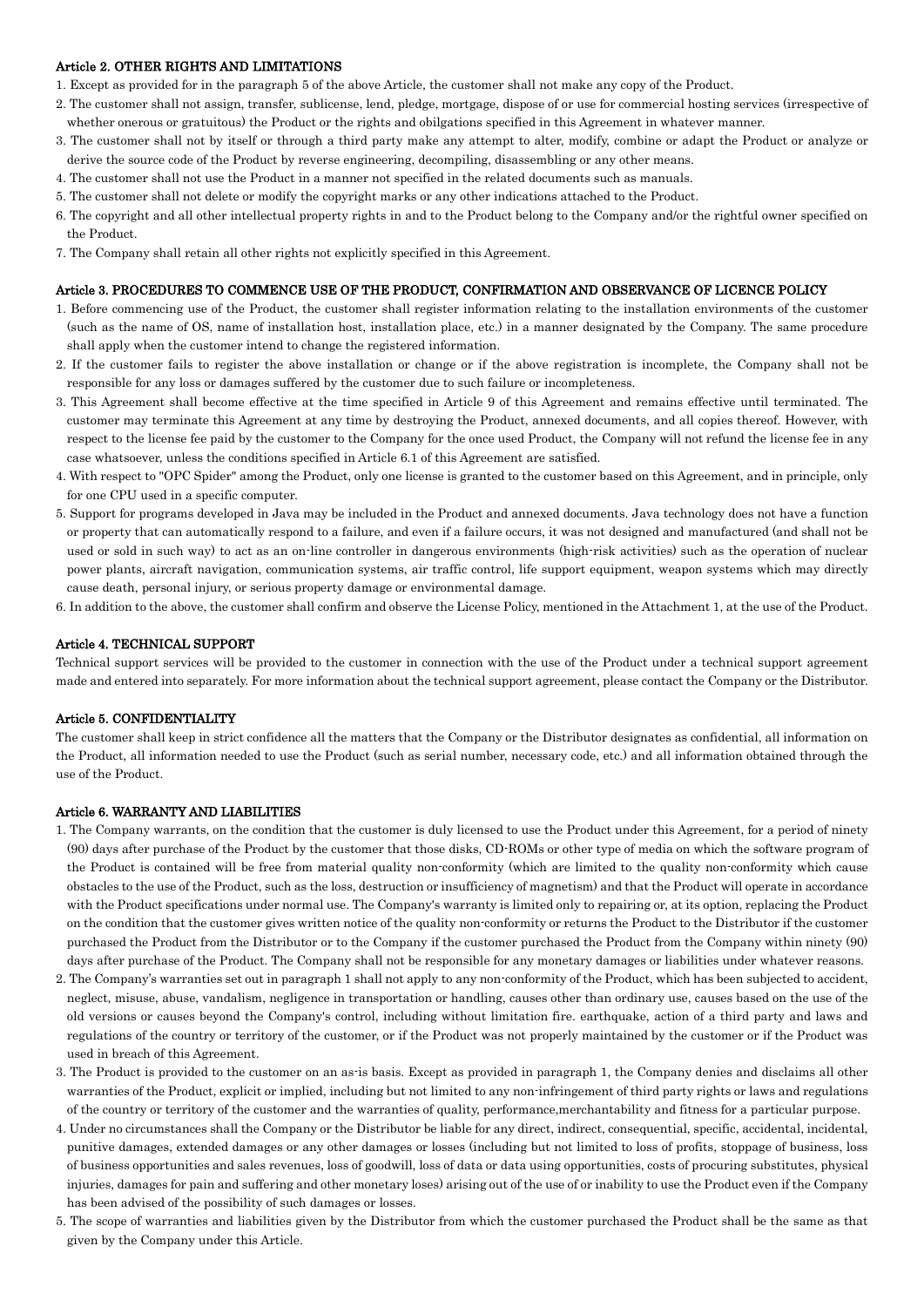## Article 7. THIRD-PARTY SOFTWARE

Company may provide the customer with software owned by a third party (hereinafter referred to as the "Third-party software") with the Product. The customer shall confirm and accept that the Company shall deliver the Third-party software along with the documents. The Company's policy of support and warranty for Third-party software is that:

- (1) No provision of support service and warranty: The third-party software and the documents shall be provided in an as-is form and with no warranty. The Company and the Distributor will never provide support services in relation to a Third-party software's operation, quality non-conformity, or any other matters. The Company and the Distributor will not give any warranty, explicitly or impliedly, including the marketability and the conformity over a particular purpose of Third-party software. The Company and the Distributor shall not be responsible for any monetary damages or liabilities arising out of the use of Third-party software and the documents by the customer.
- (2) Exemption from responsibility: The company and the Distributor shall not be liable for any direct, indirect, consequential, specific, accidental, incidental, punitive damages, extended damages or any other damages or losses (including, but not limited to, loss of profits, stoppage of business, loss of business opportunities and sales revenues, loss of goodwill, loss of data or data using opportunities, costs of procuring substitutes, physical injuries, damages for pain and suffering and other monetary loses) arising out of the use of or inability to use Third-party software even if they have been notified about the possibility of such damages or losses.

## Article 8. EXPORT RESTRICTIONS

- 1. The customer shall abide by and comply with the export control laws and regulations and all other laws and regulations applicable to the Product (hereinafter referred to as the "Export Restrictions") and neither Company nor Distributor shall be responsible to the customer for the transfer, export or use of the Product outside Japan. If any damages are caused to the Company or Distributor due to a breach by the customer of the Export Restrictions, the customer shall be liable for any and all damages incurred by the Company and the Distributor, despite the provisions of this Agreement limiting any liability.
- 2. The customer may not use or export or re-export the Product except as permitted under the laws of the United States (including but not limited to United States Export Administration Regulations). In particular, and without exception, the Product may not be exported or reexported to: (a) countries embargoed from the United States or (b) those on the Specially Designated Nationals List of the US Treasury or the Denied Persons List or Entity List of US Department of Commerce, or any other person on other restricted persons list. By using the Product, the customer represents and warrants that you are not a resident in any of the above countries or that you do not fall under the above lists. Also, you agree that you will not use the Product for purposes prohibited by laws of the United States. Such purposes include, but are not limited to, the development, design, manufacture or production of missiles, nuclear, chemical or biological weapons.
- 3. The Product and annexed documents are a "Commercial Item" as defined in 48 CFR §2.101, and are composed of "Commercial Computer Software" and "Commercial Computer Software Documentation" as used in 48 CFR §12.212 or 48 CFR §227.7202. If the Commercial Computer Software and Commercial Computer Software Documentation are licensed to the US Government as the end user, the license will be granted (a) only as a Commercial item, and (b) only with the rights granted to all other end users in accordance with the terms of this Agreement.

#### Article 9. EFFECTIVE DATE

This Agreement shall become effective when the customer unseals the Product or the customer shows its acceptance in an electronic manner such as clicking the "Accept" button displayed on the webpage when the customer has been issued a Product key for the Product.

#### Article 10. TERMINATION

- 1. If the customer breaches any terms of this Agreement or fails to pay for the Product, the Company may terminate this Agreement at any time without giving any prior notice.
- 2. Notwithstanding the provisions of the foregoing paragraph, if it turns out that the customer belongs to anti-social forces, the Company may terminate all agreements executed between the Company and the customer including this Agreement at any time without giving any prior notice. "Anti-social forces" in this Article shall mean a group or individual which seeks economic benefits by using violence, oppressive power or fraudulent methods, and which falls under each of the following items:
- (1) a gang, gangster, gang-related entity, a person who has left a gang in the past 5 years, sokaiya, group or individual which resorts to violence of any kind.
- (2) a group or individual which commits fraud, resorts to violence or threats, or is involved in illegal activities, asserts unjust claims upon the other party, defames the honor or credibility of the other party or obstructs the other party's business operations either by itself or through any other group or individual.
- 3. If this Agreement is terminated pursuant to the provisions of the paragraph 1 or 2 above, the Company will not refund the price of the Product. In addition, the customer shall return, destroy, or delete the Product and all copies thereof (including those embedded in computer memory, etc.) immediately at your own expense and in accordance with our instructions, and a document proving such deletion shall be submitted to the Company.
- 4. If this Agreement is terminated pursuant to the provisions of paragraph 2 and the Company suffers damages, the customer shall be liable for al damages suffered by the Company, regardless of any provisions in this Agreement that limit lability for damages.

### Article 11. AMENDMENT OF AGREEMENT

The Company may, at its discretion, amend the terms of this Agreement. On or after the date of amendment by the Company, the amended terms of Agreement will be applied to the matters set forth in this Agreement including the license granted to the customer, and the customer shall accept the foregoing. The Company shall inform the customer of any amendment to this Agreement by posting it on the following website. The Customer shall regularly check the updates on the following website, and shall use the Product in compliance with the latest terms of this Agreement.

URL: https://www.faweb.net/en/support/document/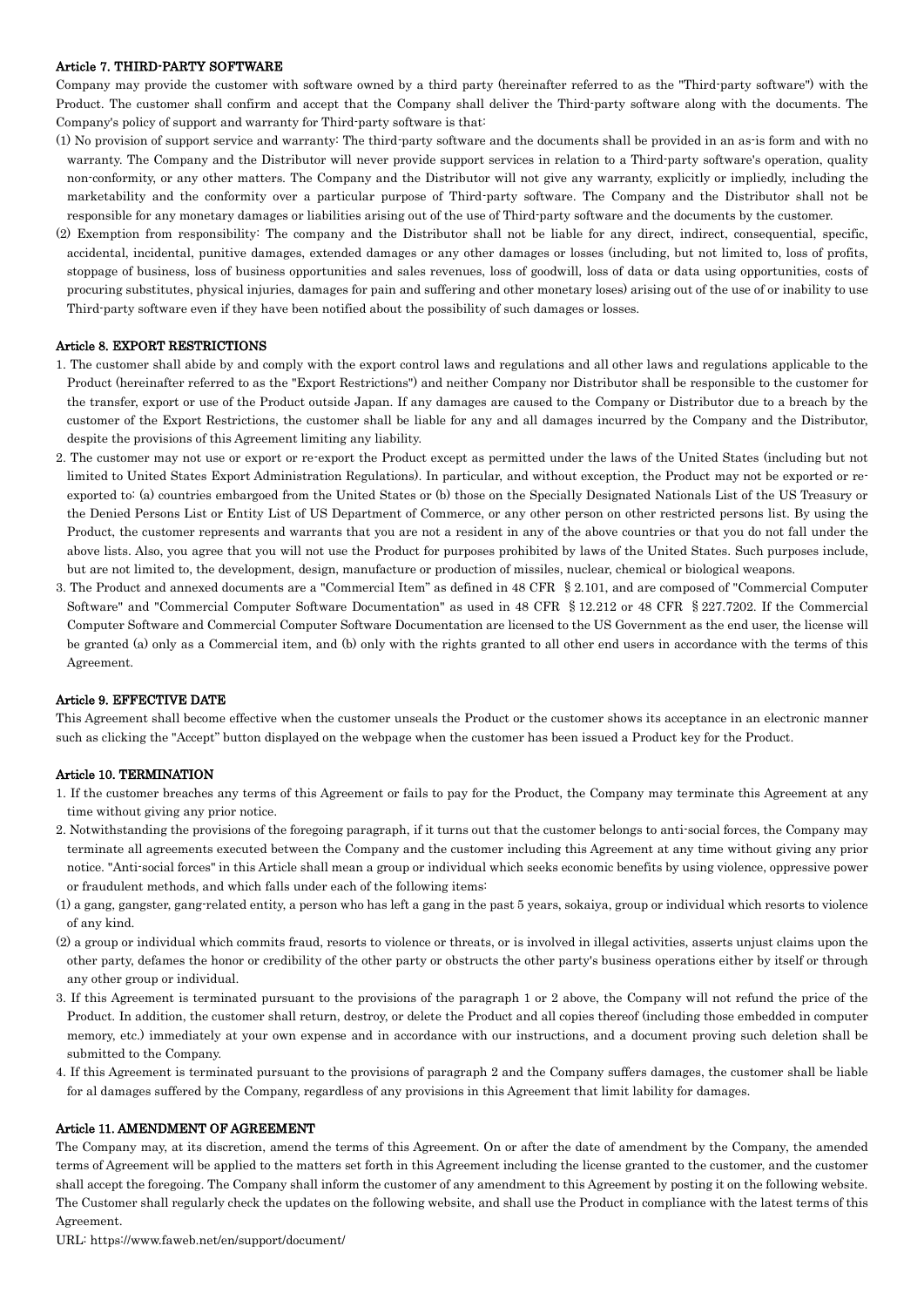# Article 12. INSPECTION RIGHTS

- 1. The Company and the Distributor shall have the rights to inspect whether the customer properly uses and maintains (ⅰ) the Product in accordance with the provisions of this Agreement and (ⅱ) the technical support services provided under a separate technical support agreement. When necessary, the Company and the Distributor shall have the rights to request the customer to submit any documents or copies thereof which are necessary for such inspection or to take other necessary measures. The customer shall cooperate with the Company and the Distributor.
- 2. If, as a result of the above inspection, any breach is found as to the use of the Product or technical support services, the Company may, after taking into consideration the manner and period of the breach and other circumstances, request the customer to take any or all of the following measures: (ⅰ) correction of the breach, (ⅱ) termination of this Agreement or (ⅲ) recovery of damages.

### Article 13. SURVIVAL

Regardless of the reason, when this Agreement is terminated, Article 1.6, Articles 3.2 and 3.3, Article 5, Article 6.3 to 6.5, Article 7.1 (2). Article 8, Article 10.3 and 10.4, Article 12, Article 14, Article 18, Article 19.1 (4) and this Article shall survive as long as the subject matter exists.

#### Article 14. GENERAL PROVISIONS

- 1. This Agreement is a complete agreement and understanding between the parties and supersedes and replaces any agreements, understandings, intents between the parties reached before this Agreement, whether oral or written.
- 2. Failure to exercise or delay the exercise of any rights the Company holds under this Agreement shall not constitute a waiver of any rights the Company holds under this Agreement. Similarly, exercising only one or only part of the rights the Company has under this Agreement will not prevent the Company from exercising any other rights the Company has under this Agreement.
- 3. If any term or provision of this Agreement is determined to be illegal or unenforceable, other terms or provision remain valid and retains the maximum enforceability allowed under the governing law.

#### Article 15. GOVERNING LAW AND JURISDICTION

- 1. The interpretation of this Agreement shall be governed by the laws of Japan.
- 2. All disputes arising out of or relating to this Agreement shall be subject to the exclusive jurisdiction of the Kyoto District Court.

### CHAPTER 2 USE FOR GROUP COMPANIES

## Article 16. LICENSE FOR RIGHT TO USE FOR GROUP COMPANIES

- 1. Notwithstanding any provisions of this Agreement, the Company shall grant to the customer, the right to use the Product, limited to purposes of performing in-house business of the Customer's Group Company pursuant to a specific agreement executed between the customer and the Customer's Group Company (hereinafter referred to as the "Group Agreement"). If used for group companies, the Product cannot be used in any other way, including use by companies other than the companies notified to the Company under the procedures prescribed by the Company as the Customer's Group Company as well as internal use by the customer for the purpose of performing in-house business.
- 2. The customer is responsible for ensuring that the Customer's Group Company complies with the terms of this Agreement, thereby allowing the Customer's Group Company to use the Product to the extent necessary to perform in-house business of the Customer's Group; provided, however, that in such case, the customer shall be liable for any breach of obligations set forth in this Agreement by the Customer's Group Company.
- 3. The customer or the Customer's Group Company may allow an external contractor to use the Product within the scope necessary to perform the contracted work which may be all or part of the business related to use by the customer or the Customer's Group Company, if the customer ensures that the external contractor will comply with the terms under this Agreement; provided, however, that in this case, the customer shall be liable for any breach of the obligations set forth in this Agreement by such external contractor.
- 4. Notwithstanding any provisions of this Agreement, when the Group Agreement is terminated, this Agreement shall also be terminated and the Product can no longer be used.

#### Article 17. LICENSE FOR SERVICE USE RIGHT

### CHAPTER 3 SERVICE USE

- 1. Notwithstanding any provisions of this Agreement, the Company shall grant to the customer, the right to use the Product, limited to purposes of providing the Services pursuant to a specific agreement executed between the customer and Service Users (hereinafter referred to as the "Service Agreement"). If Service Use is carried out, the Product cannot be used in any other way, including use by companies other than the companies notified to the Company under the procedures prescribed by the Company as the Service Users as well as internal use by the customer for the purpose of performing in-house business.
- 2. The customer is responsible for ensuring that the Service Users comply with the terms of this Agreement, thereby allowing Service Users to use the Product to the extent necessary to use the Service; provided, however, that in such case, the customer shall be liable for any breach of obligations set forth in this Agreement by the Service Users.
- 3. The customer or the Service Users may allow an external contractor to use the Product within the scope necessary to perform the contracted work which may be all or part of the business related to use by the customer or Service Users, if the customer ensures that the external contractor will comply with the terms under this Agreement; provided, however, that in this case, the customer shall be liable for any breach of the obligations set forth in this Agreement by such external contractor.
- 4. Notwithstanding any provisions of this Agreement, when the Service Agreement is terminated or when the performance of Service Agreement is completed because the customer decides to end provision of the Services, this Agreement shall also be terminated and the Product can no longer be used.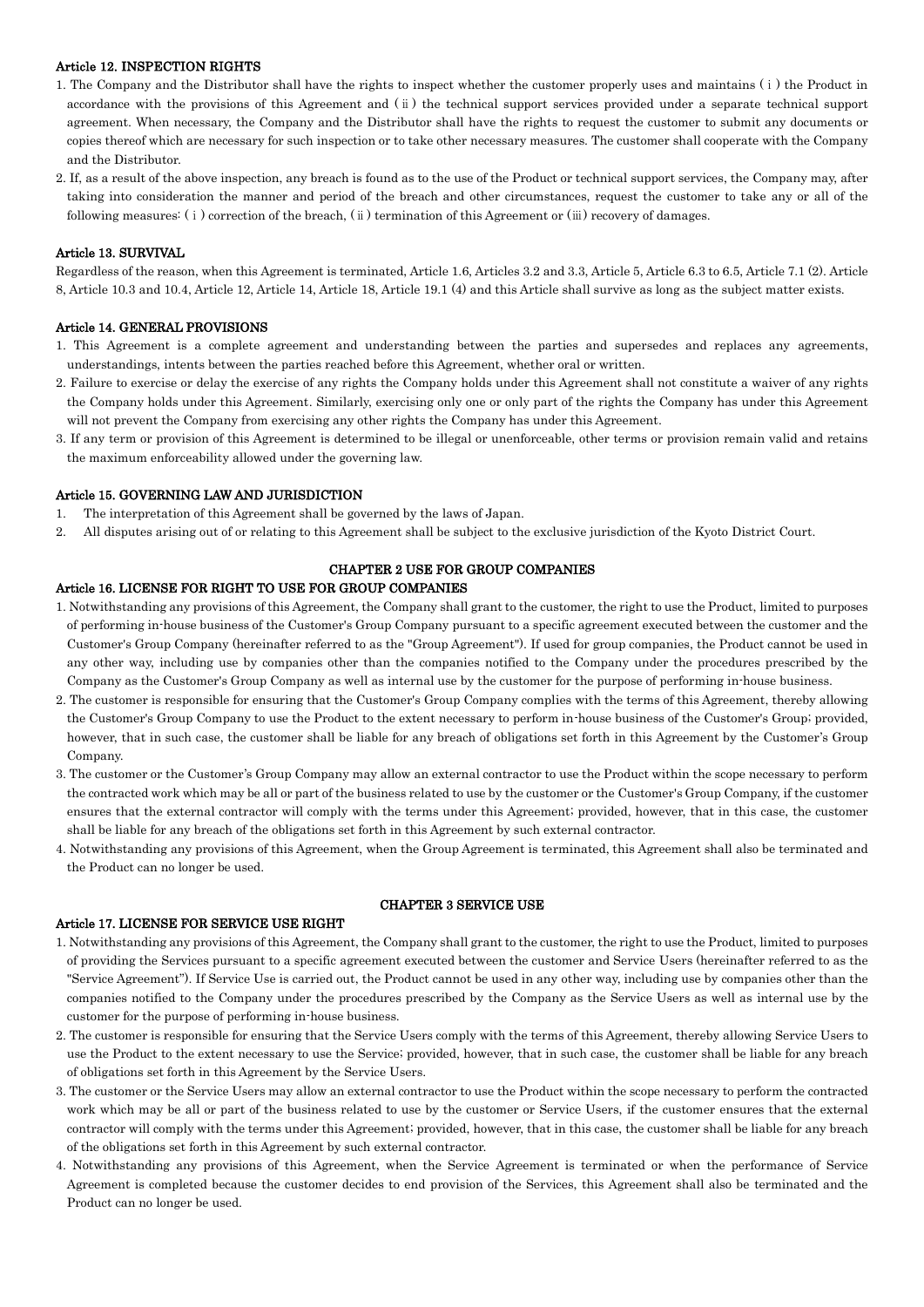### CHAPTER 4 SPECIAL PROVISIONS APPLICABLE TO THE USE OF TRIAL VERSIONSs

## Article 18. DEFINITION

In this Agreement, the trial version shall mean the Product for which the Company grants to the customer a gratuitous, non-exclusive, nonsublicensable and non-transferable license to use it under the customer's installation environments for trial and appraisal purposes only during a limited period specified by the Company.

#### Article 19. PRIORITY WHEN TRIAL VERSION IS USED

The customer accepts that the provisions of this Article shall be preferentially applicable to a trial version.

- (1) Irrespective of the provisions of Article 1 of this Agreement, the license for a trial version shall be effective only for 60 days (30 days if the Product is "OPC Spider") from the date when the customer obtained the Product (hereinafter referred to as the "Trial Period"). After the Trial Period, the customer shall not use the Product unless otherwise agreed between the Company and the customer.
- (2) After the Trial Period, the customer shall not use the trial version in any manner and shall, in accordance with instructions given by the Company, immediately return, destroy or delete the trial version (including those built in the computer memory) at its own expense.
- (3) Technical support services specified in Article 4 of this Agreement shall not be provided unless otherwise agreed between the Company and the customer.
- (4) Irrespective of the provisions of Article 6 of this Agreement, the Company will lend the Product free of charge on an as is basis without any warranty. The Company disclaims all warranties, explicit or implied, or legal or otherwise, including but not limited to any non-infringement of third party rights and the warranties of quality, performance, merchantability and fitness for a particular purpose. No representation or disclosure of information made by the Company or the Distributor shall constitute any warranty of the Company. Under no circumstances shall the Company or the Distributor be liable for any direct, indirect, consequential, specific, accidental, incidental, punitive damages, extended damages or any other damages or losses (including but not limited to loss of profits, stoppage of business, loss of business opportunities and sales revenues, loss of goodwill, loss of data or data using opportunities, costs of procuring substitutes, physical injuries, damages for pain and suffering and other monetary loses) arising out of the use of or inability to use the Product even if the Company or the Distributor has been advised of the possibility of such damages or losses.